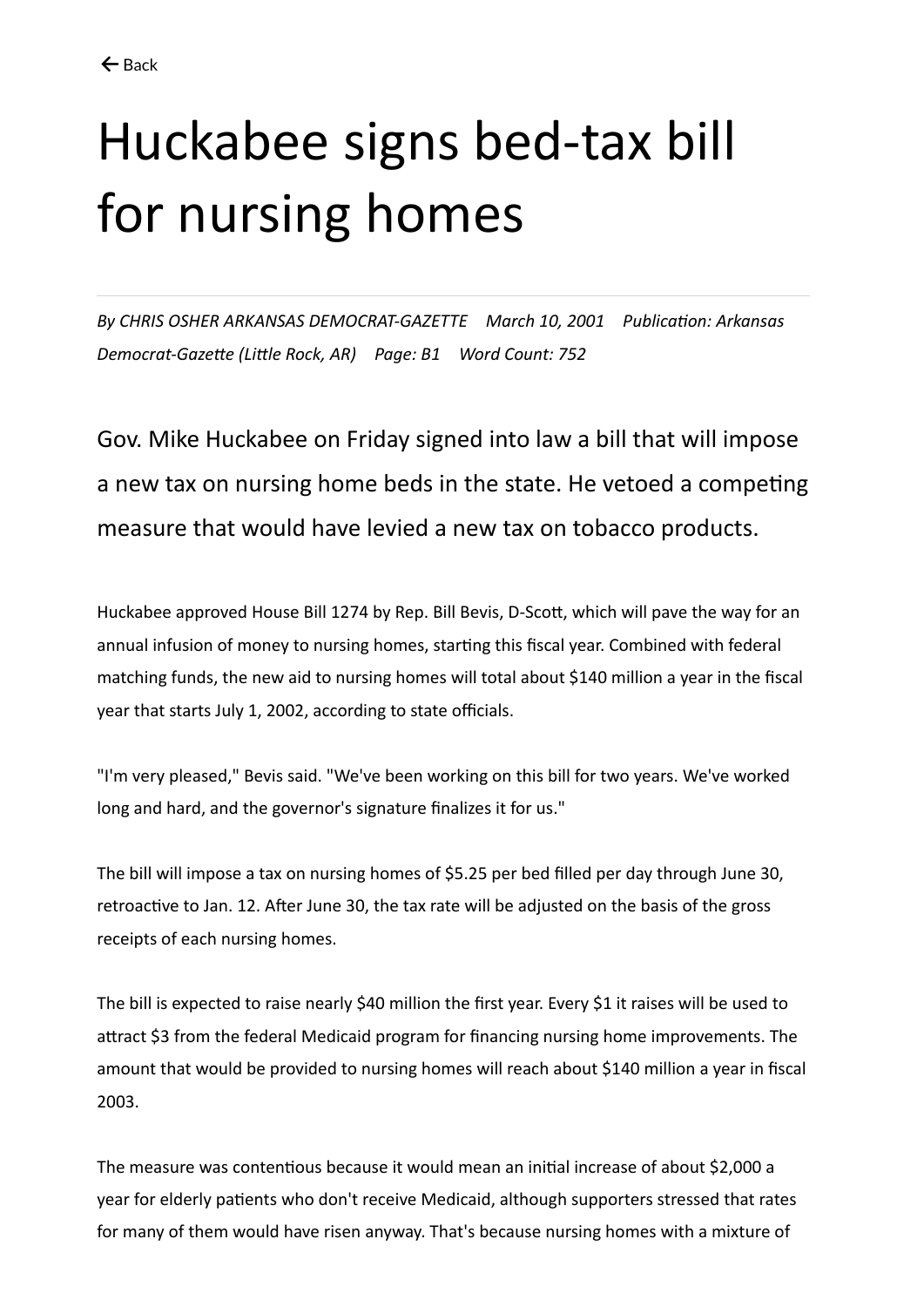patients -- some who are covered by Medicaid and some who aren't -- would have to increase their rates for patients with no Medicaid, they said.

Supporters said the bill was the best way to get a steady stream of new revenue to the state's nursing home industry, which contends it is on the verge of collapse as it struggles with federal patient-care reimbursements that are among the lowest in the nation.

"It's a good day for nursing home patients and employees of nursing homes in Arkansas," said James Cooper, president of the Arkansas Health Care Association, the trade group for most nursing homes in the state. "We are ecstatic he signed it into law, and we appreciate him for doing so."

There are about 22,000 nursing home patients in Arkansas, about three-quarters of whom rely on Medicaid.

Arkansas has 239 nursing homes, seven of which are not in the Medicaid nursing home program and will not see any of the benefits from the new tax.

Huckabee previously declared the nursing home funding battle "not my fight." Even after a proposal that would have taken revenue from one of the governor's cherished projects -- the tobacco settlement funds -- Huckabee declined to support what is known as the bed tax. The governor's position had been that he would sign the bed-tax bill if it reached his desk, but he was not a proponent.

Huckabee eventually came out in favor of the bed tax, which the legislation calls a quality assurance fee, after a competing proposal -- Senate Bill 287 by Sen. Jim Argue -- surfaced.

Argue's bill, which also would have raised about \$40 million a year for nursing homes, would have added a 6 percent gross-receipts tax on all tobacco products at the wholesale level.

Argue said his bill would cost smokers just 17 cents more per pack. That's the bill Huckabee vetoed Friday.

"I think it's a poor choice," Argue said about Huckabee's veto of his bill.

The senator said he doubted there would be any attempt to override the governor's veto. That could be done by the House and Senate approving the bill again by simple majority votes, he